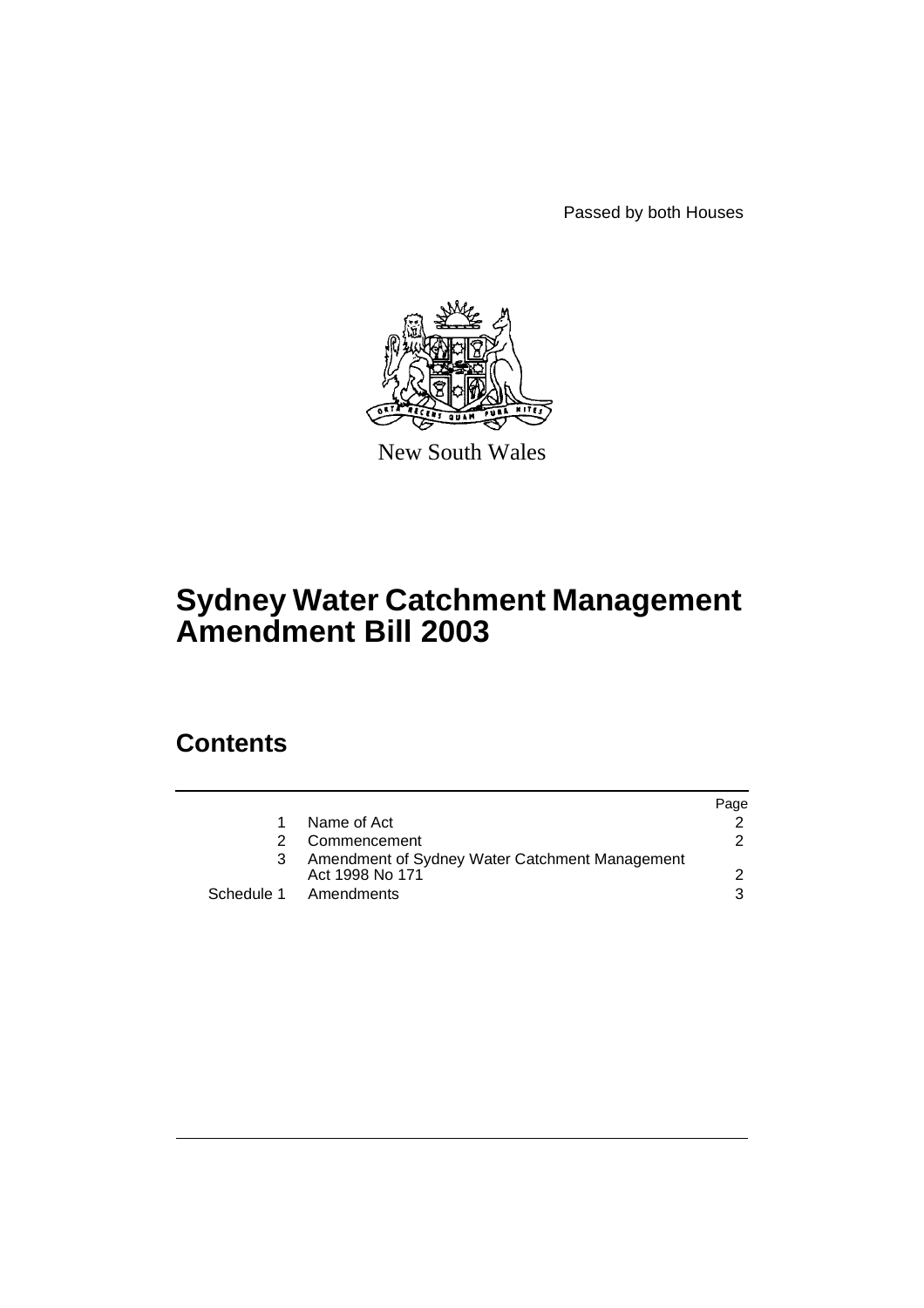*I certify that this PUBLIC BILL, which originated in the LEGISLATIVE ASSEMBLY, has finally passed the LEGISLATIVE COUNCIL and the LEGISLATIVE ASSEMBLY of NEW SOUTH WALES.*

> *Clerk of the Legislative Assembly. Legislative Assembly, Sydney, , 2003*



New South Wales

# **Sydney Water Catchment Management Amendment Bill 2003**

Act No , 2003

An Act to amend the *Sydney Water Catchment Management Act 1998* with respect to the generation and supply of hydro-electricity by the Sydney Catchment Authority.

*I have examined this Bill, and find it to correspond in all respects with the Bill as finally passed by both Houses.*

*Chairman of Committees of the Legislative Assembly.*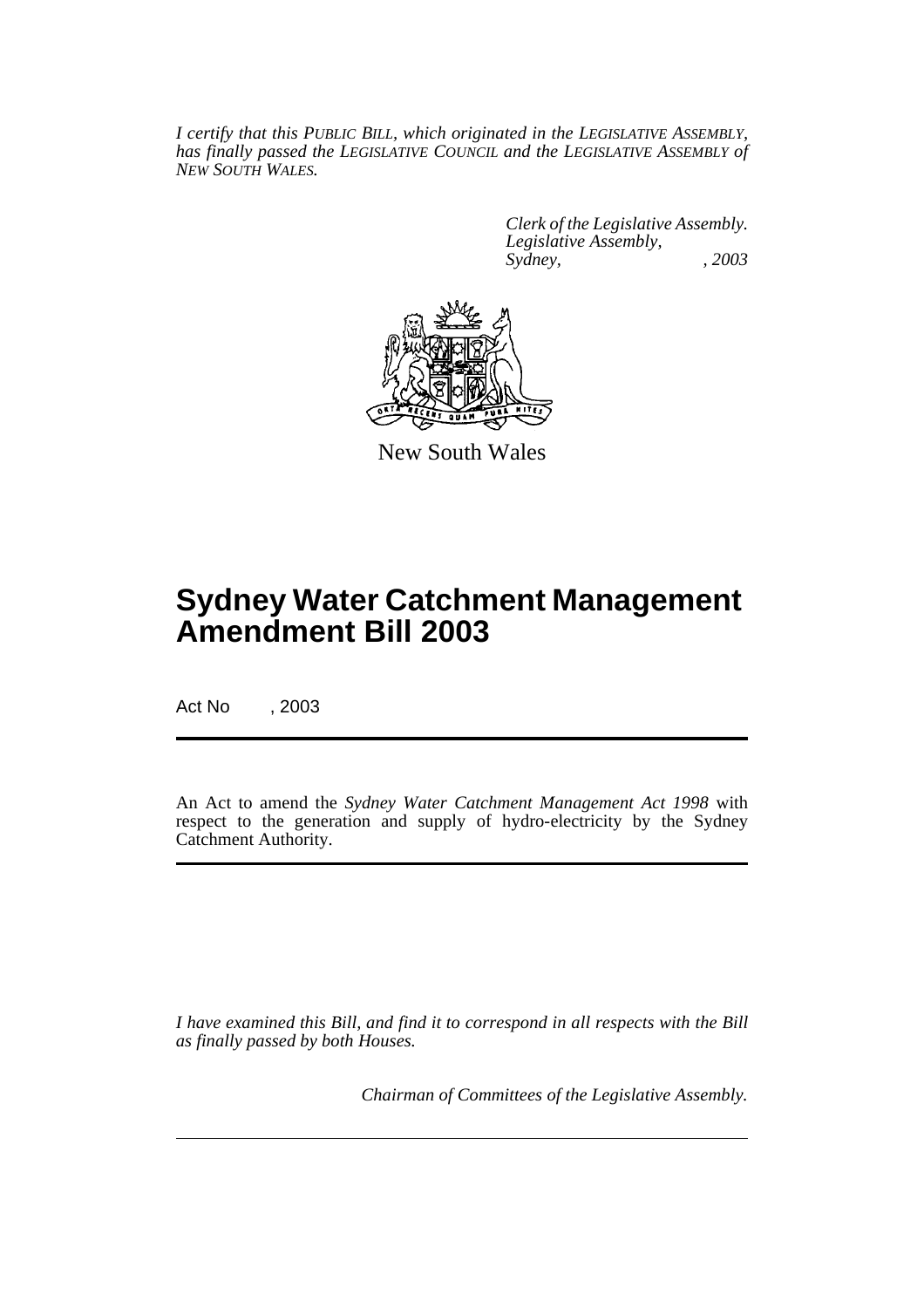### **The Legislature of New South Wales enacts:**

### **1 Name of Act**

This Act is the *Sydney Water Catchment Management Amendment Act 2003*.

#### **2 Commencement**

This Act commences on the date of assent.

#### **3 Amendment of Sydney Water Catchment Management Act 1998 No 171**

The *Sydney Water Catchment Management Act 1998* is amended as set out in Schedule 1.